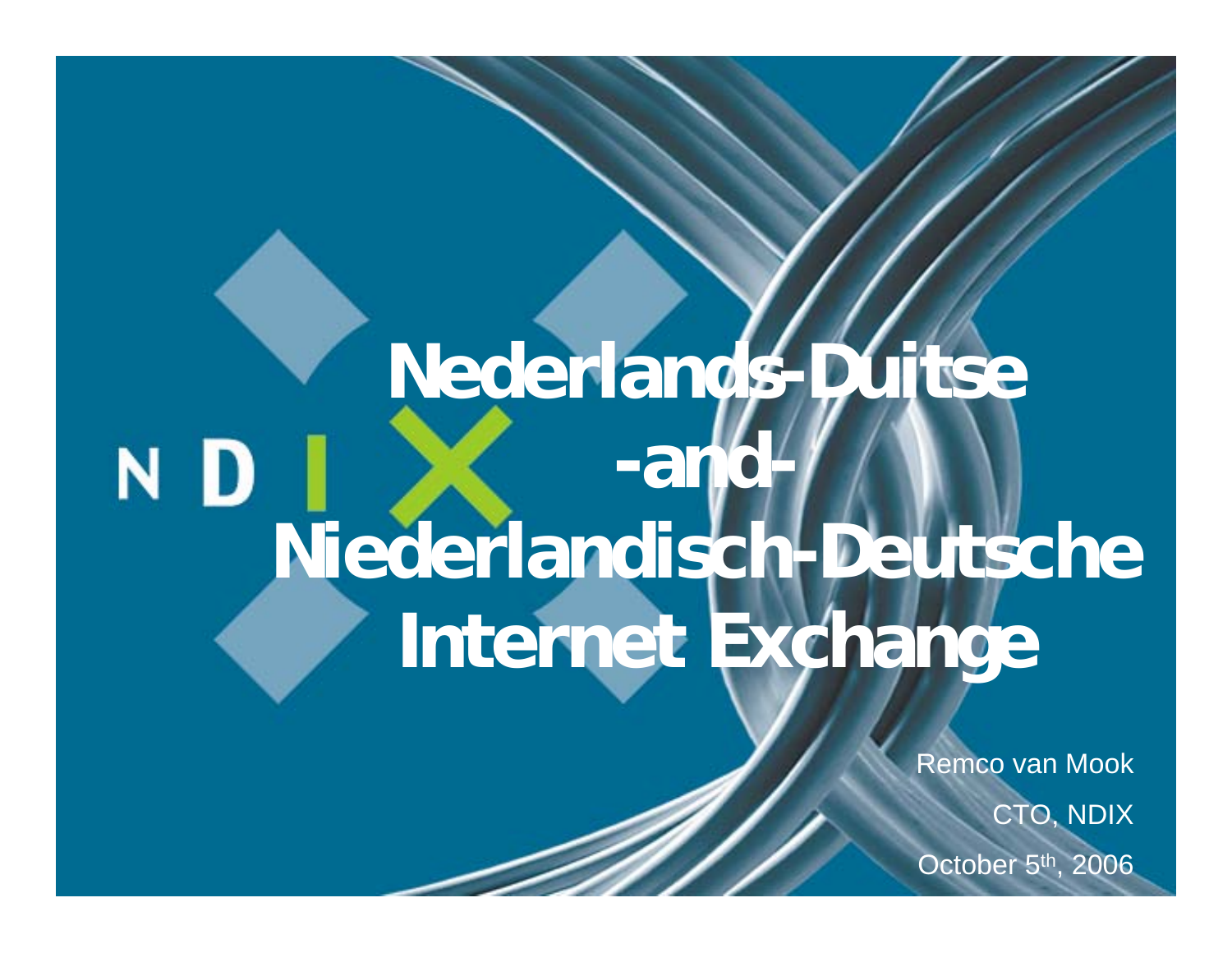### What is new?

**We have been very, very busy** 

- **200 members at the end of year** (RIPE-52: 63!)
- **Across 45 Closed User Groups**
- **B** NDIX now open in:
	- **E** Zwolle
	- **Doetinchem**
	- **E** Hardenberg
- **NDIX closed in:** 
	- **Dusseldorf**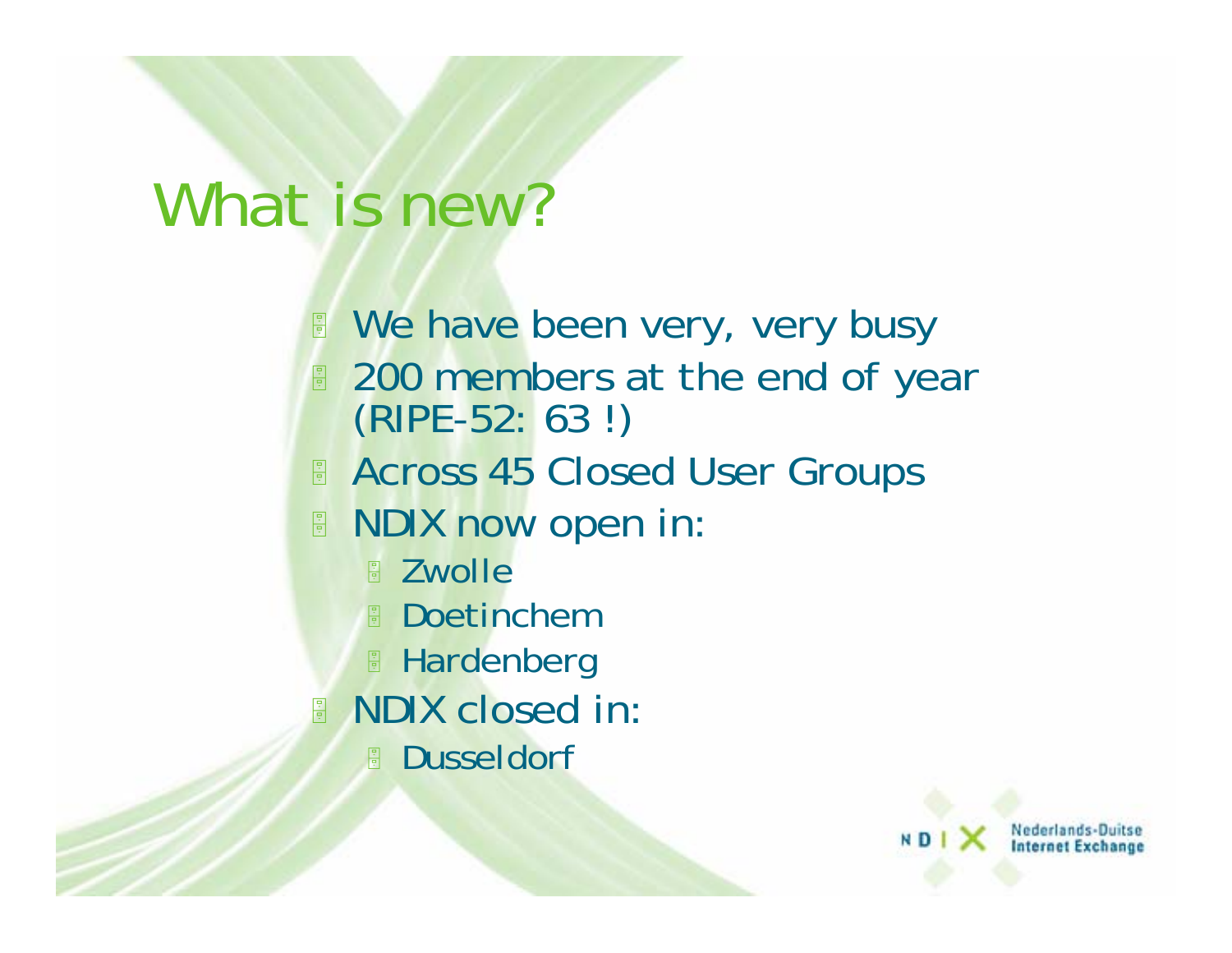## Progress in Germany

 $\frac{1}{\sqrt{2}}$ About 25 German members

- $\frac{1}{\sqrt{1-\frac{1}{2}}}$  New sites to open in Steinfurt, Emsdetten
- $\frac{1}{\sqrt{2}}$ Sites planned: Nordhorn, Gronau

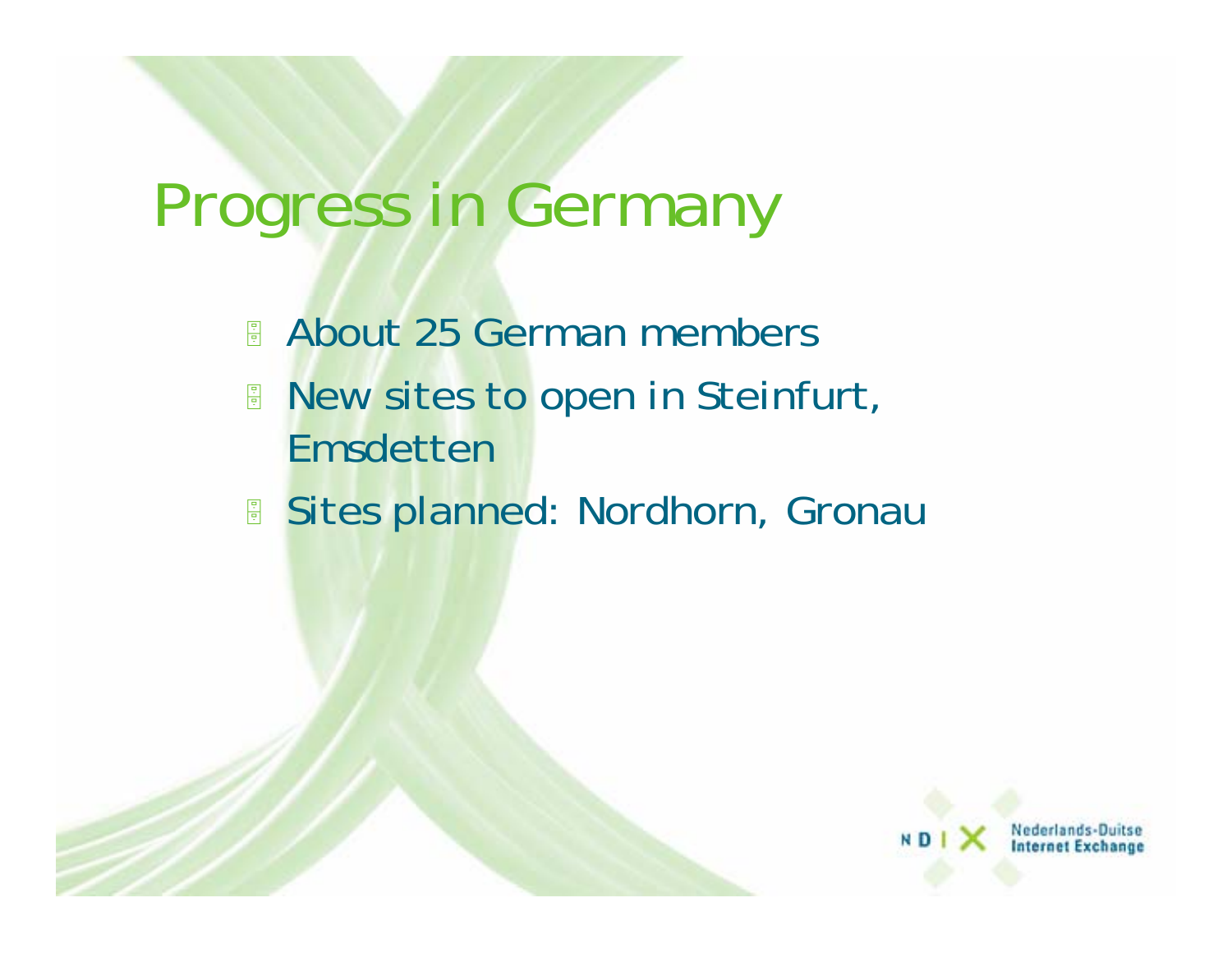### Progress in Netherlands

**B** Opening this year in Ede, Den Bosch, Heerlen **A bit further on: Nijmegen** 

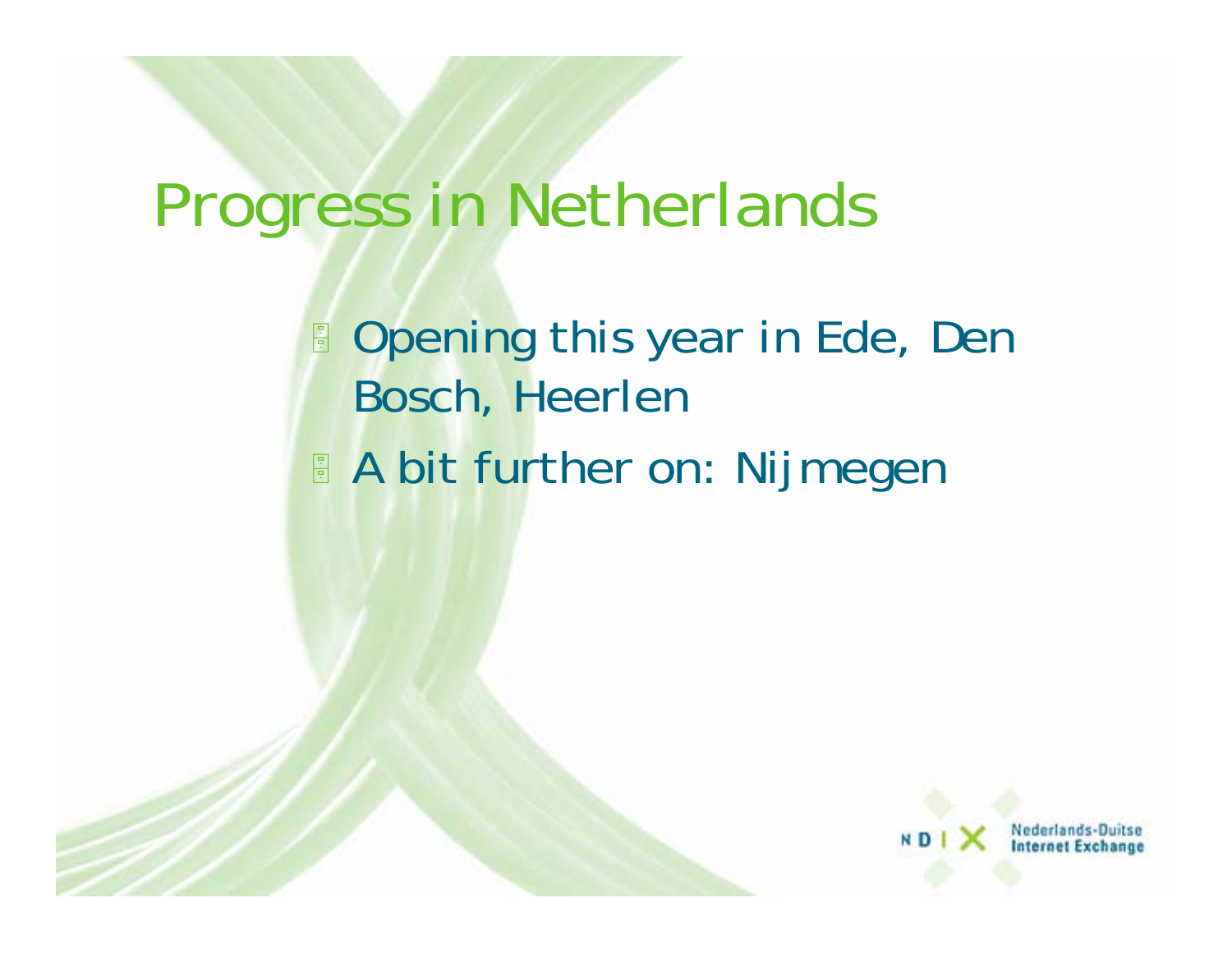# So what's the big picture ?

**B** Currently:

- **E** Footprint of about 160km diameter
- **E** ~500km of dark fiber
- **9 locations, 10 switches**
- **At the end of (maybe beyond)** initial design criteria

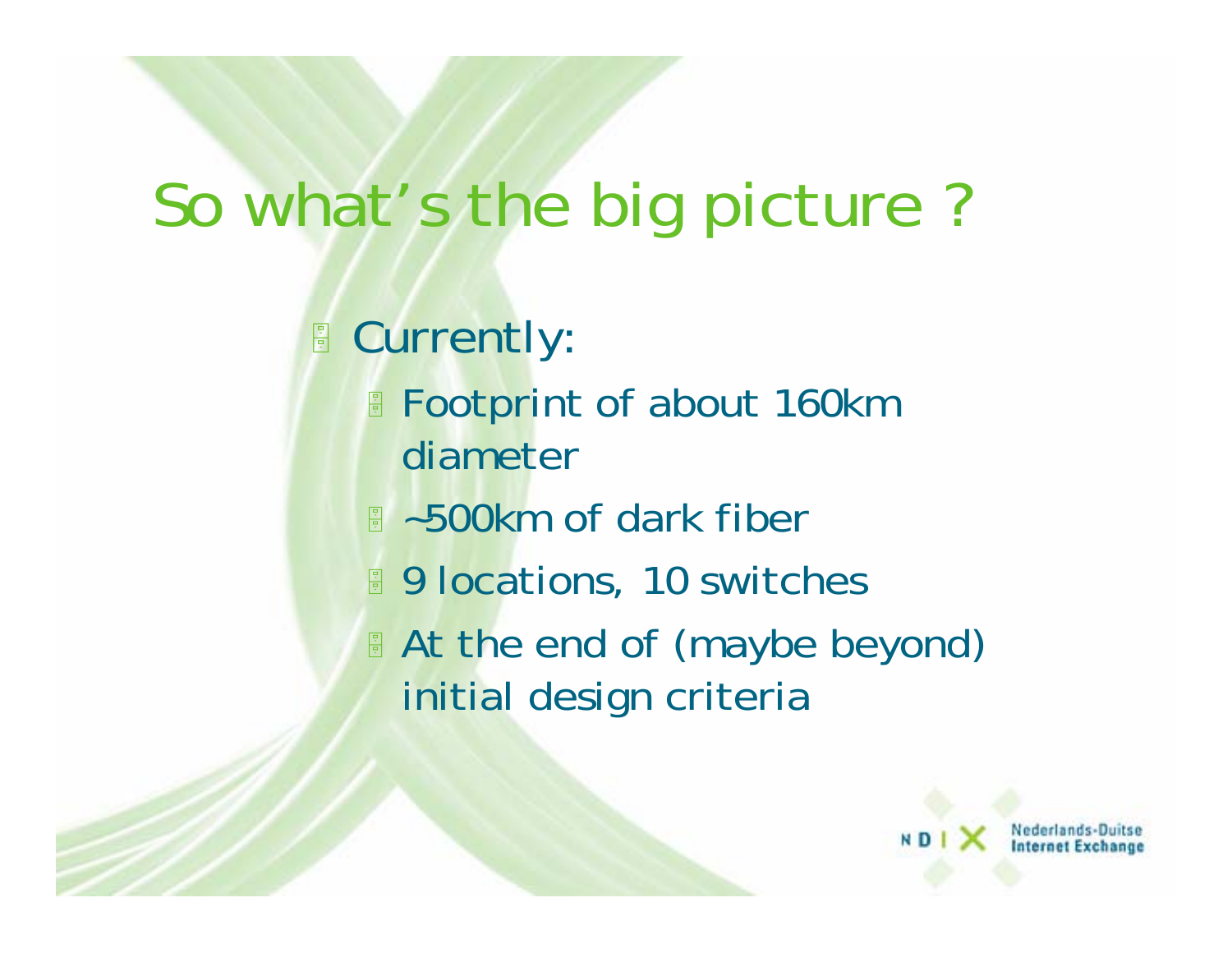## So what's the big picture ?

#### **B** New design:

- **20 initial locations, 24 switches**
- **Should scale to ~50 locations, 70** switches
- **Two-tiered infrastructure**

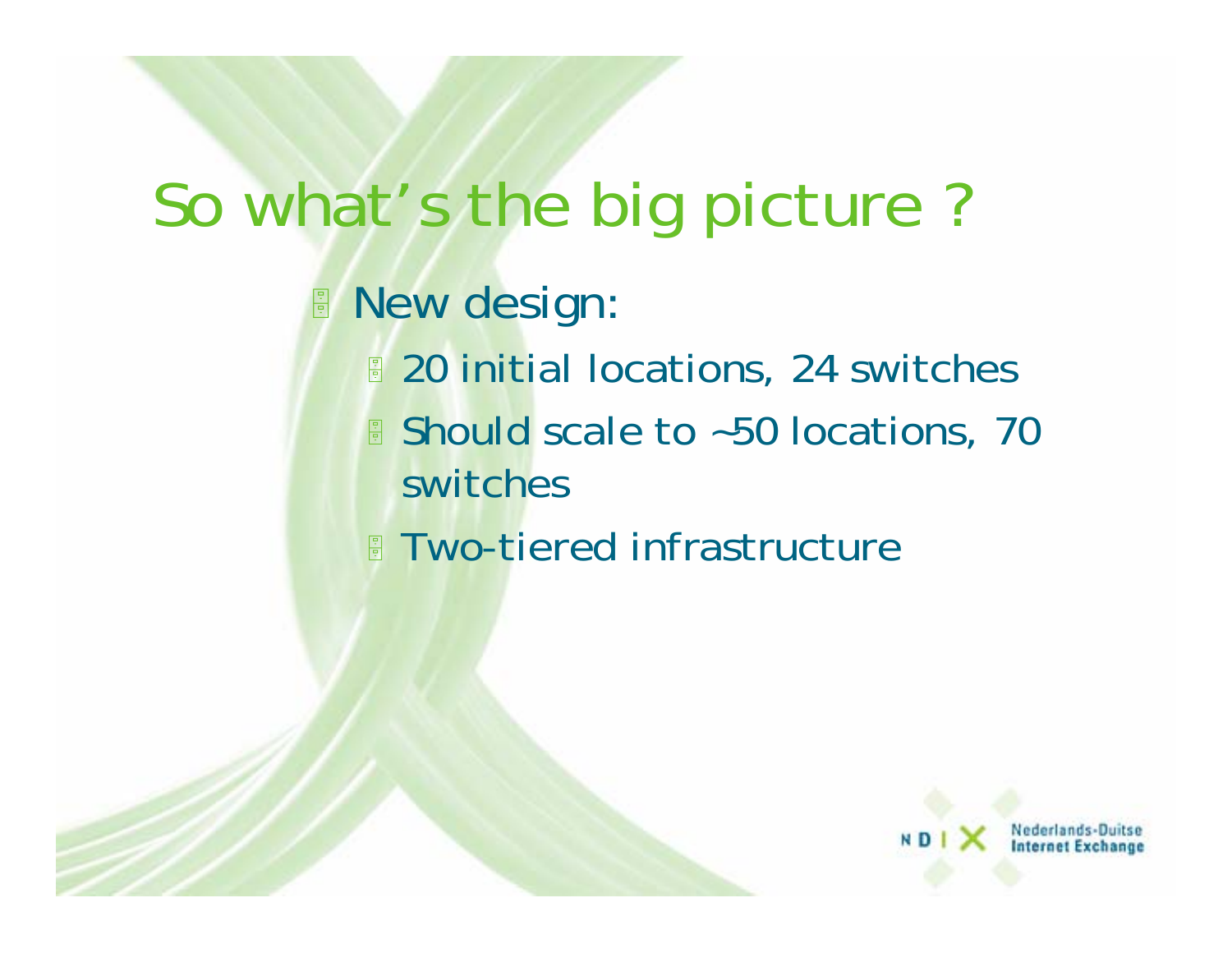## So what's the big picture ?

**New core network 10Gbps rings E** CWDM to optimize fiber usage Based on Mac-in-MAC **E** VPLS a backup strategy **4 core nodes initially**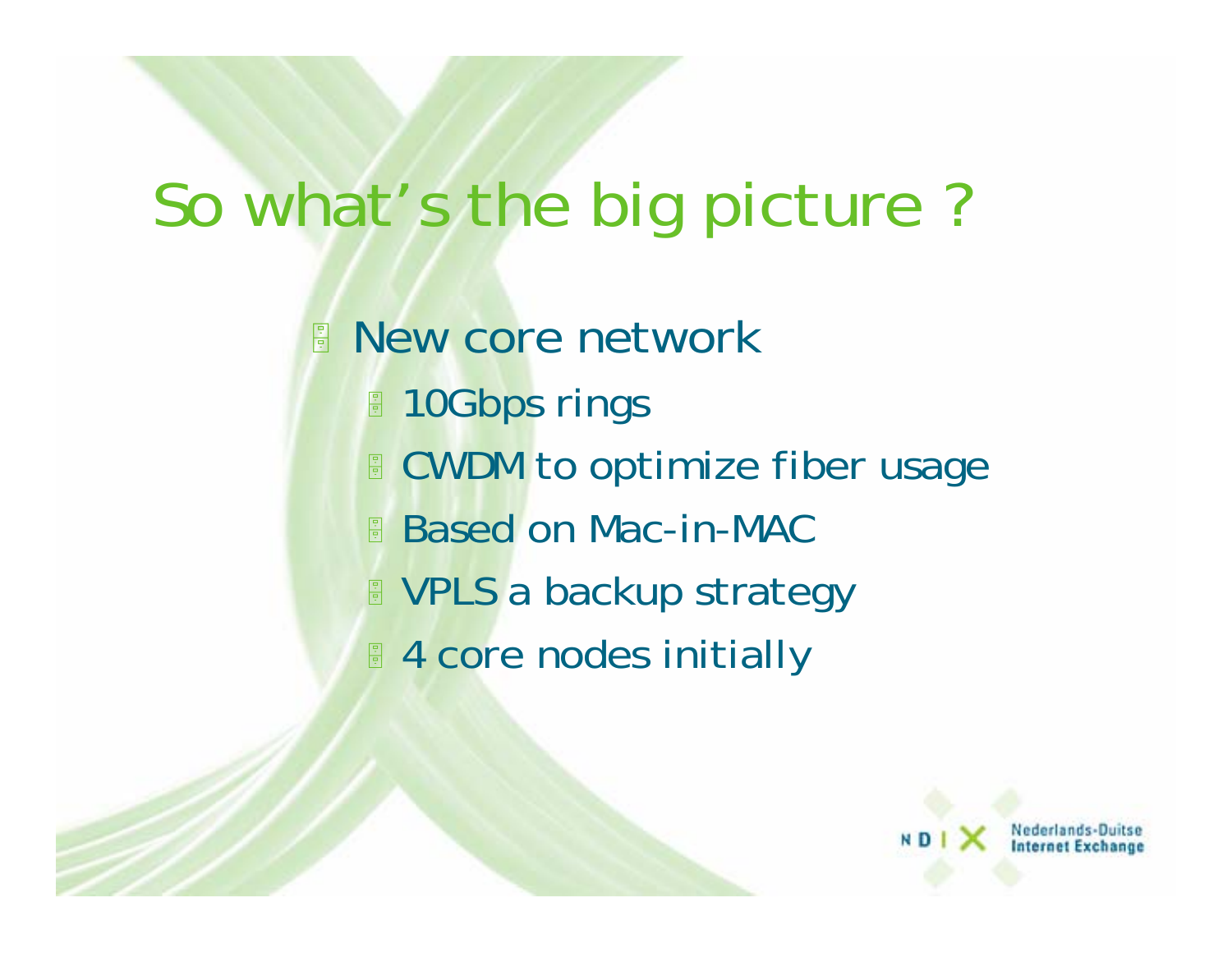# The big picture (with small letters)